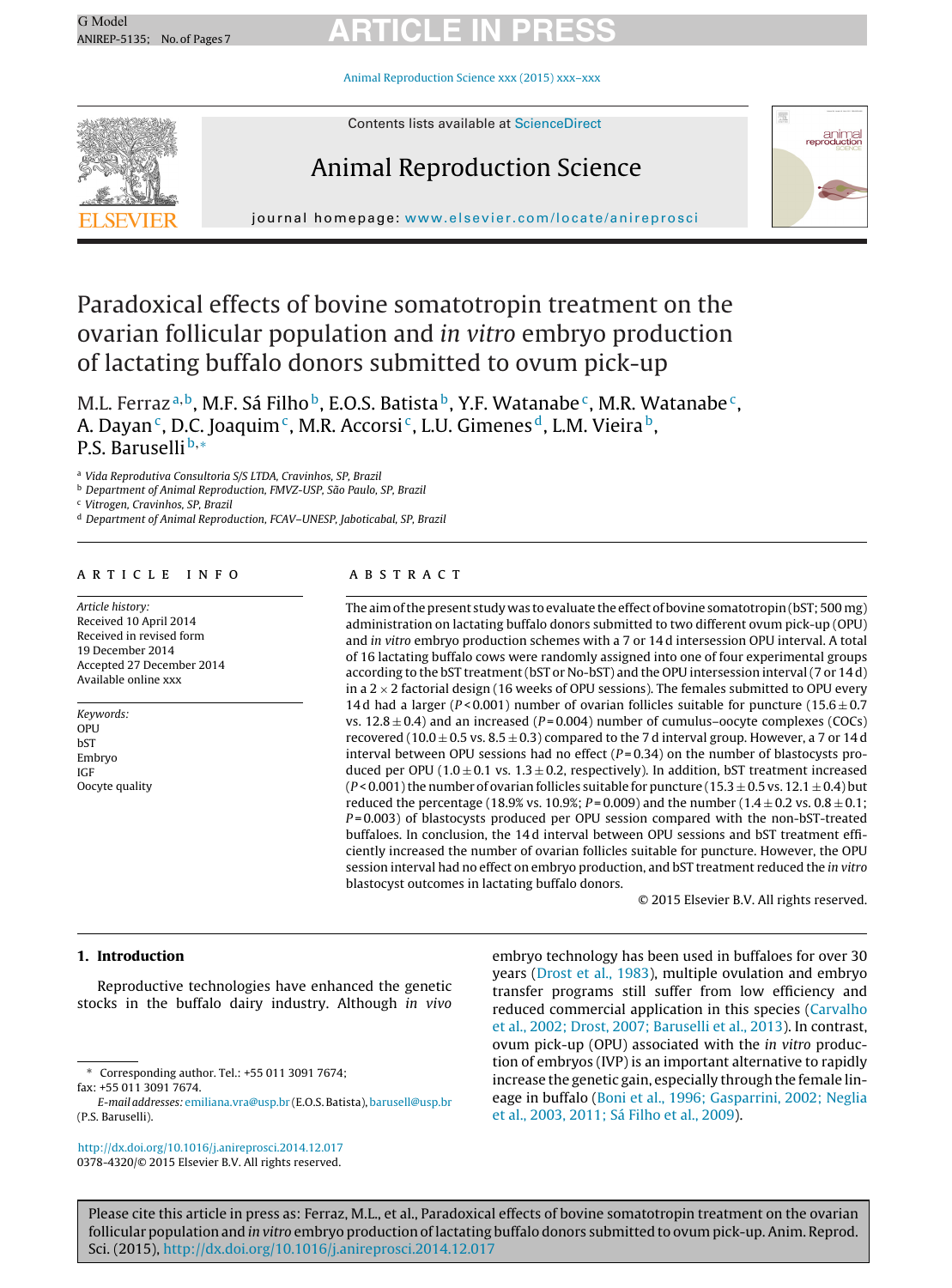### 2 M.L. Ferraz et al. / Animal Reproduction Science xxx (2015) xxx–xxx

In spite of the continuous incorporation of IVP into embryo production operations worldwide ([IETS,](#page-6-0) [2012\),](#page-6-0) there are still several limiting factors for the commercial use of IVP in buffaloes [\(Gasparrini,](#page-5-0) [2002;](#page-5-0) [Neglia](#page-5-0) et [al.,](#page-5-0) [2003,](#page-5-0) [2011;](#page-5-0) [Sá](#page-5-0) [Filho](#page-5-0) et [al.,](#page-5-0) [2009;](#page-5-0) [Campanile](#page-5-0) et [al.,](#page-5-0) [2010;](#page-5-0) [Di](#page-5-0) [Francesco](#page-5-0) et [al.,](#page-5-0) [2012;](#page-5-0) [Gasparrini](#page-5-0) et [al.,](#page-5-0) [2014\).](#page-5-0) Buffalo females have lower numbers of primordial [\(Van](#page-6-0) [Ty](#page-6-0) et [al.,](#page-6-0) [1989\)](#page-6-0) and antral ovarian follicles ([Baruselli](#page-5-0) et [al.,](#page-5-0) [1997;](#page-5-0) [Baldrighi](#page-5-0) et [al.,](#page-5-0) [2014;](#page-5-0) [Gimenes](#page-5-0) et [al.,](#page-5-0) [2015\),](#page-5-0) reduced numbers of recovered cumulus–oocyte complexes (COCs) per OPU procedure [\(Neglia](#page-6-0) et [al.,](#page-6-0) [2003;](#page-6-0) [Gupta](#page-6-0) et [al.,](#page-6-0) [2006\),](#page-6-0) a greater incidence of follicular atresia ([Van](#page-6-0) [Ty](#page-6-0) et [al.,](#page-6-0) [1989\)](#page-6-0) and decreased in vitro cleavage and blastocyst rates [\(Gasparrini](#page-5-0) et [al.,](#page-5-0) [2006;](#page-5-0) [Sá](#page-5-0) [Filho](#page-5-0) et [al.,](#page-5-0) [2009;](#page-5-0) [Gimenes](#page-5-0) et [al.,](#page-5-0) [2015\)](#page-5-0) compared to cattle ([Merton](#page-6-0) et [al.,](#page-6-0) [2003;](#page-6-0) [Pontes](#page-6-0) et [al.,](#page-6-0) [2010,](#page-6-0) [2011;](#page-6-0) [Gimenes](#page-6-0) et [al.,](#page-6-0) [2015\).](#page-6-0) Thus, strategies to enhance the ovarian follicular population, the percentage of non-atretic follicles and COCs quality are essential to improve OPU-IVP efficiency in buffaloes.

An alternative strategy to improve IVP program outcomes in cattle and buffalo donors is the use of bovine recombinant somatotropin (bST) to significantly alter the number of ovarian follicles suitable for puncture, as well as the yield and quality of COCs recovered and in vitro blastocyst production rates ([Bols](#page-5-0) et [al.,](#page-5-0) [1998;](#page-5-0) [Buratini](#page-5-0) [Jr.](#page-5-0) et [al.,](#page-5-0) [2000;](#page-5-0) [Tripp](#page-5-0) et [al.,](#page-5-0) [2000;](#page-5-0) [Roth](#page-5-0) et [al.,](#page-5-0) [2002;](#page-5-0) [Petyim](#page-5-0) et [al.,](#page-5-0) [2003;](#page-5-0) [Viana](#page-5-0) et [al.,](#page-5-0) [2004;](#page-5-0) [Sá](#page-5-0) [Filho](#page-5-0) et [al.,](#page-5-0) [2009\).](#page-5-0) In buffalo donors, the incorporation of bST into OPU–IVP programs improves ovarian follicular population of cyclic buffalo heifers [\(Sá](#page-6-0) [Filho](#page-6-0) et [al.,](#page-6-0) [2009\).](#page-6-0)

Another factor that must be optimized in IVP is the OPU intersession interval ([Boni](#page-5-0) et [al.,](#page-5-0) [1996;](#page-5-0) [Gupta](#page-5-0) et [al.,](#page-5-0) [2006;](#page-5-0) [Sá](#page-5-0) [Filho](#page-5-0) et [al.,](#page-5-0) [2009;](#page-5-0) [Neglia](#page-5-0) et [al.,](#page-5-0) [2011\).](#page-5-0) Some studies have demonstrated that short intersession OPU schemes (once or twice per week) did not adversely affect the ovarian antral follicle population or the COCs yield per OPU session in buffaloes [\(Boni](#page-5-0) et [al.,](#page-5-0) [1996;](#page-5-0) [Gupta](#page-5-0) et [al.,](#page-5-0) [2006\).](#page-5-0) However, other reports have demonstrated that short intervals between OPU sessions are associated with a gradual decrease in the ovarian antral follicle population in buffalo females ([Sá](#page-6-0) [Filho](#page-6-0) et [al.,](#page-6-0) [2009;](#page-6-0) [Neglia](#page-6-0) et [al.,](#page-6-0) [2011\).](#page-6-0) On the other hand, increasing the interval between two consecutive OPU sessions could increase the occurrence of large follicles [\(Boni](#page-5-0) et [al.,](#page-5-0) [1996\),](#page-5-0) increasing the incidence of atresia and therefore reducing the overall OPU–IVP efficiency. These controversial IVP results highlight the need for further studies of the optimal OPU intersession interval in buffaloes.

Furthermore, because bST reduces the duration of the dominant follicle phase in the first follicular wave to approximately 2d [\(Kirby](#page-6-0) et [al.,](#page-6-0) [1997;](#page-6-0) [Lucy,](#page-6-0) [2000\),](#page-6-0) bST treatment may lead to an earlier emergence of the second follicular wave [\(Lucy](#page-6-0) et [al.,](#page-6-0) [1994\).](#page-6-0) Therefore, the positive effect of bST treatment in buffalo oocyte donors could be related to the OPU inter-session interval.

Considering the restricted information on the use of bST and the OPU intersession interval in buffaloes, the present study aimed to evaluate the influence of bST treatment (given every 14 d) and the OPU intersession interval (7 or 14 d) on COCs yield, quality and in vitro development into blastocyst.We hypothesized that bST treatment would

enhance the number of COCs recovered and in vitro embryo development after OPU; however, we expected that the positive effect of bST depends on the OPU intersession interval in buffalo donors.

# **2. Material and methods**

### 2.1. Animals and management

The study was performed at a commercial dairy farm located in Sao Paulo state, Brazil, during the breeding season (autumn to winter in the south hemisphere; May to September). A total of sixteen  $(n=16)$  3- to 9-year-old lactating buffalo cows (Bubalus bubalis) with body condition scores  $\geq$ 3 on a 1–5 scale ([Baruselli](#page-5-0) et [al.,](#page-5-0) [2001\)](#page-5-0) and  $213.1 \pm 16.6$  d in milk (DIM) were enrolled in the trial. The lactating buffalo cows were milked twice a day, with the daily milk yield ranging from 5.4 to 11.4 L during the experimental period. The milk yield and lactation length were  $2612.2 \pm 175.3$  L and  $325.2 \pm 19.1$  d, respectively. All females were maintained under pasture conditions with free access to water and were supplemented with 3–5 kg of concentrate plus mineral salt according to milk production.

All cows were previously selected by ultrasonography exams according to the following criteria: (1) the presence of a corpus luteum (cyclic) and (2) an ovarian follicular population  $\geq$ 8 follicles per ovary.

#### 2.2. Experimental design

Lactating buffalo donors were randomly assigned to one of four treatment groups, according to the bST treatment (every 14 d bST was administered or not) and the interval between each OPU session (either 7 or 14 d) [\(Fig.](#page-2-0) 1). Therefore, the experimental groups were: 7 d/NobST  $(n = 4)$ , 7 d/bST  $(n = 4)$ , 14 d/No-bST  $(n = 4)$  and 14 d/bST  $(n=4)$ . The average of DIM was similar among treatments 7 d/No-bST (236  $\pm$  33.9 d), 7 d/bST (204  $\pm$  38.1 d), 14 d/No-bST (198.8  $\pm$  36.7 d) and 14 d/bST (208  $\pm$  34.9 d). Cows treated with bST received a subcutaneous injection of 500 mg of bST (Boostin, MSD Animal Health, São Paulo, Brazil) in the ischiorectal fossa 7 d before the first OPU session and every 14 d thereafter until the eighth injection [\(Fig.](#page-2-0) 1). The No-bST group did not receive any additional treatments. The entire experiment lasted 16 weeks, with each female receiving a total of eight bST injections and submitted to 16 or 8 OPU sessions, depending on the inter-OPU interval, either 7 or 14 d.

#### 2.3. OPU procedure

In each OPU session, all antral follicles > 2.0 mm in diameter (ovarian follicular population) were aspirated from each ovary. To perform the OPU procedures, a 5 MHz microconvex transvaginal transducer (Aloka® S-500, Aloka Co., Ltd., Tokyo, Japan) connected to a metal guide (WTA Ltda., Cravinhos, São Paulo, Brazil) that fit on top of an 18 G disposable needle (V-OPAA-1855- Cook Australia, Queensland, Australia) and was connected to a vacuum pump operating at a negative pressure of 68 mmHg (V-MAR 5000-Cook Australia, Queensland, Austrália) was used. The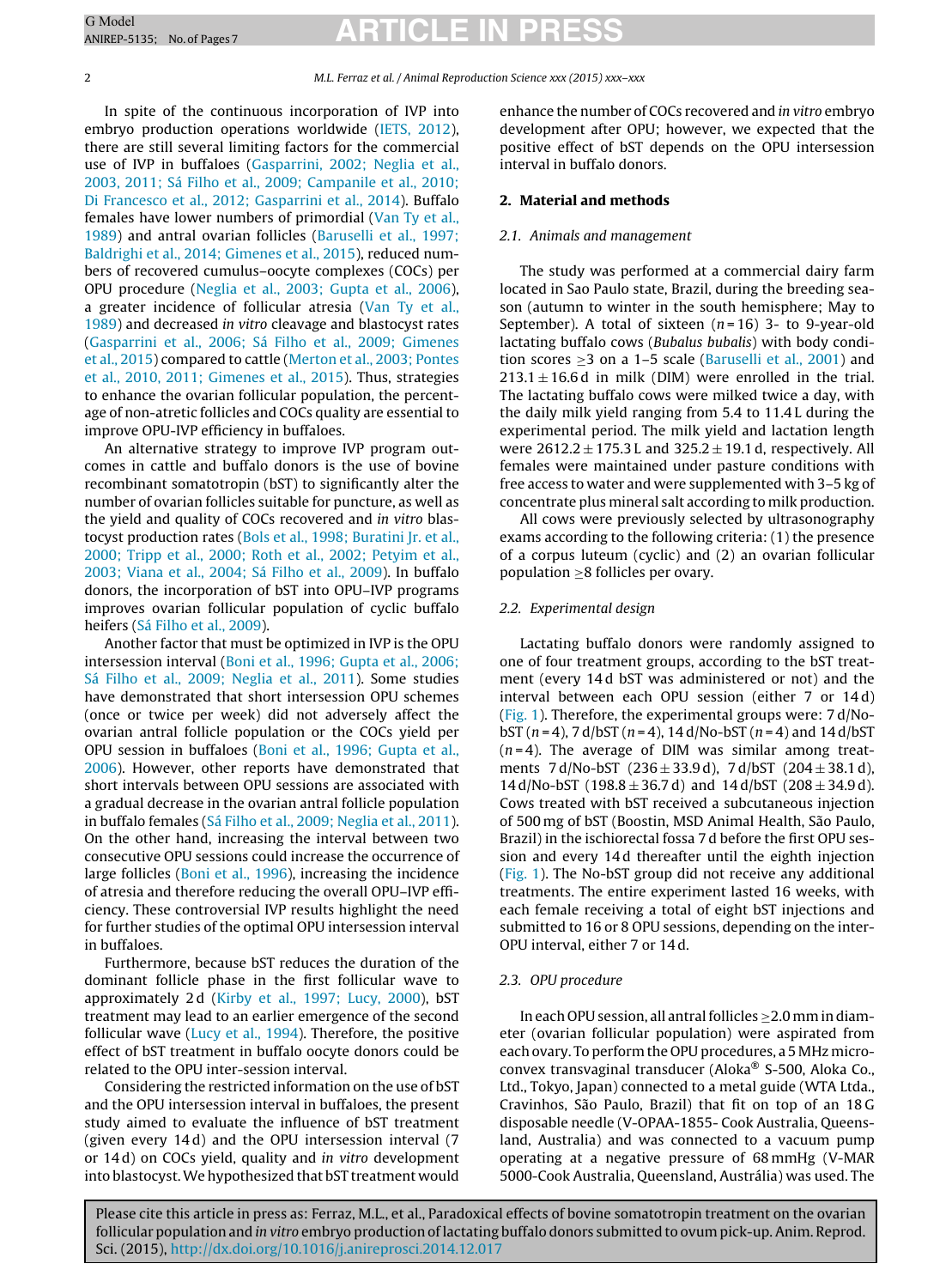M.L. Ferraz et al. / Animal Reproduction Science xxx (2015) xxx–xxx 3

<span id="page-2-0"></span>

**Fig. 1.** Experimental design. bST treatment = buffalo cows received a subcutaneously injection of 500 mg of bST. OPU = ovum pick-up. Buffalo cows were subjected to OPU at 7 or 14 d intersession intervals.

aspiration line (VBOAS 18 L-Cook Australia, Queensland, Australia) was continuously rinsed with 1L of DPBS (Dmpbs flush-Nutricell, São Paulo, Brazil), plus 5000 IU of sodium heparin (5 IU/mL; Liquemine®, Roche Brazil, São Paulo, Brazil) and 10 mL of fetal calf serum (FCS; Nutricell, São Paulo, Brazil) during the OPU. The tubes (50 mL, Corning Life Science Incorporated, MA, USA) for COCs collection were maintained at 37 ◦C. Prior each OPU session, cows had their ovaries scanned by ultrasonography to quantify the ovarian follicular population (the number of follicles suitable to be punctured). The recovery rate was defined as the number of COCs obtained per OPU divided by the total number of follicles suitable to be punctured immediately before the OPU procedure.

#### 2.4. Cumulus–oocyte complex (COC) processing

The COCs recovered by OPU were observed under a stereomicroscope (magnification of  $50\times$ ) immediately after the aspiration of follicular fluid and graded into categories, as previous described by [Di](#page-5-0) [Francesco](#page-5-0) et [al.](#page-5-0) [\(2011\).](#page-5-0) Only COCs classified as grade I, II or III were considered suitable for in vitro embryo production [\(Neglia](#page-6-0) et [al.,](#page-6-0) [2003\).](#page-6-0) After grading, COCs were washed four times in TCM-199 (GIBCO® Invitrogen Corporation, CA, USA) with 10% fetal calf serum(FCS) and thenaliquoted into cryotubes (Corning Life Science Incorporated, MA, USA) containing Hepesbuffer (Nutricell, Campinas, Sao Paulo, Brazil) and TCM-199 with 10% FCS and maintained to 37 ℃ until transport to the lab. In the lab, the COCs were then transferred to TCM-199 medium supplemented with gentamicin (50  $\mu$ g/mL), FSH  $(5\,\mathrm{\mu g/mL})$ , LH  $(50\,\mathrm{\mu g/mL})$ , estradiol  $(1\,\mathrm{\mu g/mL})$  and pyruvate (22  $\mu$ g/mL). For *in vitro* maturation (IVM), the COCs were placed into droplets of TCM-199 medium under mineral oil and incubated in 5%  $CO<sub>2</sub>$  in air at 38.5 °C and saturated humidity for 22–24 h.

### 2.5. In vitro fertilization (IVF) and embryo culture

The semen used in the trial was processed in a commercial AI Center (Central de Biotecnologia de Reprodução Animal–CEBRAN; Castanhal, PA, Brazil). The spermatozoa (sptz) were prepared from frozen-thawed buffalo semen derived from a single ejaculate of a commercial standard bull that was previously tested for IVP. Sperm was separated by Percoll gradient (45/90%). The pellet obtained after centrifugation was re-suspended to a final concentration of  $2 \times 10^6$  sptz/mL in *in vitro* fertilization (IVF) medium, containing TALP supplemented with heparin  $(10 \,\mathrm{\mu g/mL})$ , pyruvate  $(22 \,\mathrm{\mu g/mL})$ , gentamicin  $(50 \,\mathrm{\mu g/mL})$ , bovine serum albumin (6 mg/mL), and PHE solution (2  $\mu$ M penicillin,  $1 \mu M$  hypotaurine and 0.25  $\mu$ M epinephrine). Fertilizing droplets (10–20COCs/100-μl droplet) were covered by mineral oil and were incubated under the same gas atmosphere as for IVM for 16–18 h.

After the IVF period, the presumptive zygotes were removed from the fertilization medium, stripped of cumulus cells by gentle pipetting and washed twice in a Hepes-buffered CR2 medium with essential and nonessential amino acids. The culture medium was composed of bicarbonate-buffered CR2 supplemented with 10% FCS and 30 mg/mL of bovine serum albumin. Presumptive zygotes were allocated into  $50-\mu l$  droplets (20–25 presumptive zygotes per droplet) and the culture was carried out under the same atmosphere as for IVM and IVF.

On Day 2 of embryo development (Day 0 = day of IVF), the cleavage rate was evaluated. The embryo production evaluation was performed 7 d after IVF. On Day 6, 50% of the medium was removed from each droplet, and the same volume of fresh medium was added. Cleavage rates were defined as the number of zygotes with two or more cells on Day 2 divided by the total of COCs cultured, and blastocyst production rates were defined as the number of blastocysts on Day 7 divided by the total of COCs cultured.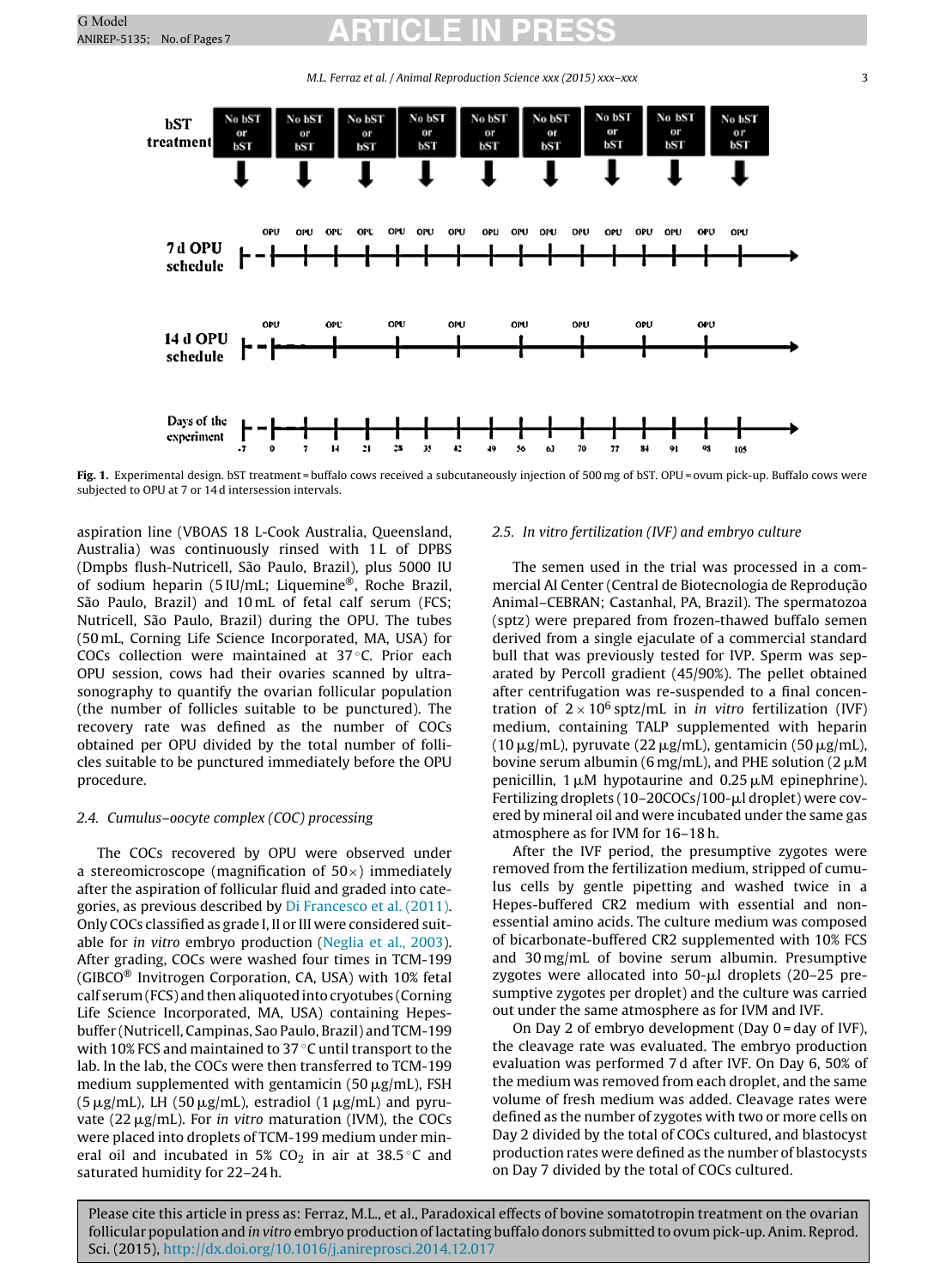4 M.L. Ferraz et al. / Animal Reproduction Science xxx (2015) xxx–xxx

## 2.6. Statistical analysis

Data were analyzed by the SAS program, System for Windows (Statistical Analyses System, Version 9.3). When necessary, data were submitted to normalization using Guided Data Analysis. If normalization was not possible, the data were analyzed using Kruskal–Wallis non-parametric tests.

The number of aspirated follicles, the total number of COCs, COCs suitable for culture, COC quality, the number of cleaved embryos and number of blastocysts on Day 7 were analyzed by variance analysis (ANOVA) for multiple repetitions using a Mixed Procedure (SAS) followed by the Duncan test. Recovery, cleavage and blastocyst production rates were analyzed by a  $\chi^2$  test.

The data are presented as the means  $\pm$  SEM. The level of significance to reject the null hypotheses (H0) was 5%, and a variable was considered significantly different when  $P \le 0.05$ .

# **3. Results**

There was no difference ( $P = 0.77$ ) on the DIM at the first OPU procedure among treatments. The bST-treated cows presented a greater number of ovarian follicles available to be punctured per OPU session than the No-bST group  $(P < 0.001; Fig. 2)$ . Buffalo cows subjected to the 14-d intersession OPU schedule presented a greater number of ovarian follicles suitable to be punctured  $(P< 0.001$ ; Fig. 2) than buffalo cows submitted to OPU once a week. Furthermore, there was no interaction between OPU session interval and bST treatment ( $P = 0.83$ ) for the size of the antral follicle population.

The number of COCs recovered was greater when buffalo cows were subjected to OPU at 14-d intervals  $(10.0 \pm 0.5 \text{ vs. } 8.5 \pm 0.3; P = 0.004)$ . However, there was no effect of bST treatment  $(9.6 \pm 0.4 \text{ vs. } 8.4 \pm 0.4; P = 0.07)$ and no interaction between OPU session interval and



**Fig. 2.** Number of aspirated follicles per ovum pick-up (OPU) session in lactating buffalo donors. Donors were randomly assigned to one of four treatment groups; according to a treatment with bovine recombinant somatotropin(bST) administered every 14 d (bST or No-bST) and the interval between OPU sessions (every 7 or 14 d); No interaction between bST treatment and OPU inter-session interval  $(P=0.83)$  was found.

bST treatment  $(P=0.07)$  for the total number of COCs recovered.

An interaction was observed between bST treatment and OPU schedule on the recovery rate  $(P=0.03)$ . Cows receiving bST and submitted to OPU at 14-d intervals presented lower recovery rates than cows receiving bST and aspirated every 7 d (Table 1). However, the OPU session interval did not affect the recovery rate of buffalo cows in the No-bST group.

Another interaction was obtained between the OPU interval and the bST treatment for the number of COCs suitable to be cultured  $(P=0.01;$  Table 1). Buffalo cows aspirated every 7 d without receiving bST presented a

# **Table 1**

Effect of subcutaneous treatment with 500 mg of bST every 14 d on two different OPU schemes (7 and 14 d intersession interval) in lactating buffalo cows.

|                                       | Treatments <sup>A</sup> |                          |                       |                       | $P$ values <sup>B</sup>  |                          |                           |
|---------------------------------------|-------------------------|--------------------------|-----------------------|-----------------------|--------------------------|--------------------------|---------------------------|
|                                       | No-bST                  |                          | bST                   |                       | bST                      | OPU interval             | $bST \times OPU$ interval |
|                                       | 7d                      | 14 d                     | 7 d                   | 14 d                  |                          |                          |                           |
| No. of buffalo donors                 | 4                       | 4                        | 4                     | 4                     |                          |                          |                           |
| No. OPU sessions                      | 16                      | 8                        | 16                    | 8                     | $\overline{\phantom{m}}$ | $\overline{\phantom{0}}$ | -                         |
| No. of aspirated follicles            | $11.3 \pm 0.5$          | $14.8 \pm 0.8$           | $14.3 \pm 0.6$        | $17.3 + 1.0$          | < 0.0001                 | < 0.0001                 | 0.83                      |
| No. of COCs recovered                 | $7.6 + 0.4$             | $9.9 + 0.6$              | $9.3 + 0.4$           | $10.1 + 0.7$          | 0.07                     | 0.004                    | 0.07                      |
| COC recovery rate, $%^{\mathbb{C}}$   | 69.3 <sup>a</sup>       | 73.6 <sup>a</sup>        | 67.4 <sup>a</sup>     | 58.5 <sup>b</sup>     | 0.007                    | 0.45                     | 0.03                      |
| No. of COCs suitable for culture      | $5.5 \pm 0.4^{\rm b}$   | $7.6 \pm 0.5^{\text{a}}$ | $6.8 \pm 0.4^{\rm a}$ | $6.8 \pm 0.6^{\rm a}$ | 0.57                     | 0.01                     | 0.01                      |
| No. of COCs degenerated               | $1.2 + 0.1$             | $1.1 \pm 0.2$            | $1.2 + 0.1$           | $1.3 + 0.2$           | 0.5                      | 0.79                     | 0.56                      |
| Cleavage rate, <sup>%D</sup>          | 33.4                    | 32.7                     | 35.1                  | 26.0                  | 0.49                     | 0.18                     | 0.24                      |
| No. of blastocysts produced           | $1.3 \pm 0.2$           | $1.7 \pm 0.4$            | $0.7 \pm 0.1$         | $0.8 \pm 0.2$         | 0.003                    | 0.34                     | 0.67                      |
| Blastocyst production, % <sup>E</sup> | 18.6                    | 19.5                     | 9.6                   | 13.4                  | 0.009                    | 0.42                     | 0.60                      |

a,bWithin a row, means without a common letters differed ( $P$  < 0.05).

<sup>A</sup> Lactating buffalo donors were randomly assigned into one of four treatment groups according to treatment with bST administered every 14 d (bST or No-bST) and the interval between OPU sessions (every 7 or 14 d).

 $^{\rm B}$  bST = effect of treatment with bST every 14 d; OPU interval = effect of interval between OPU sessions (every 7 or 14 d) and bST  $\times$  OPU interval = interaction between bST treatment and OPU session scheme.

No. of COCs/No. of follicles aspirated.

D No. of cleaved zygotes/No. of oocytes cultured.

 $E$  No. of blastocysts produced/No. of oocytes cultured.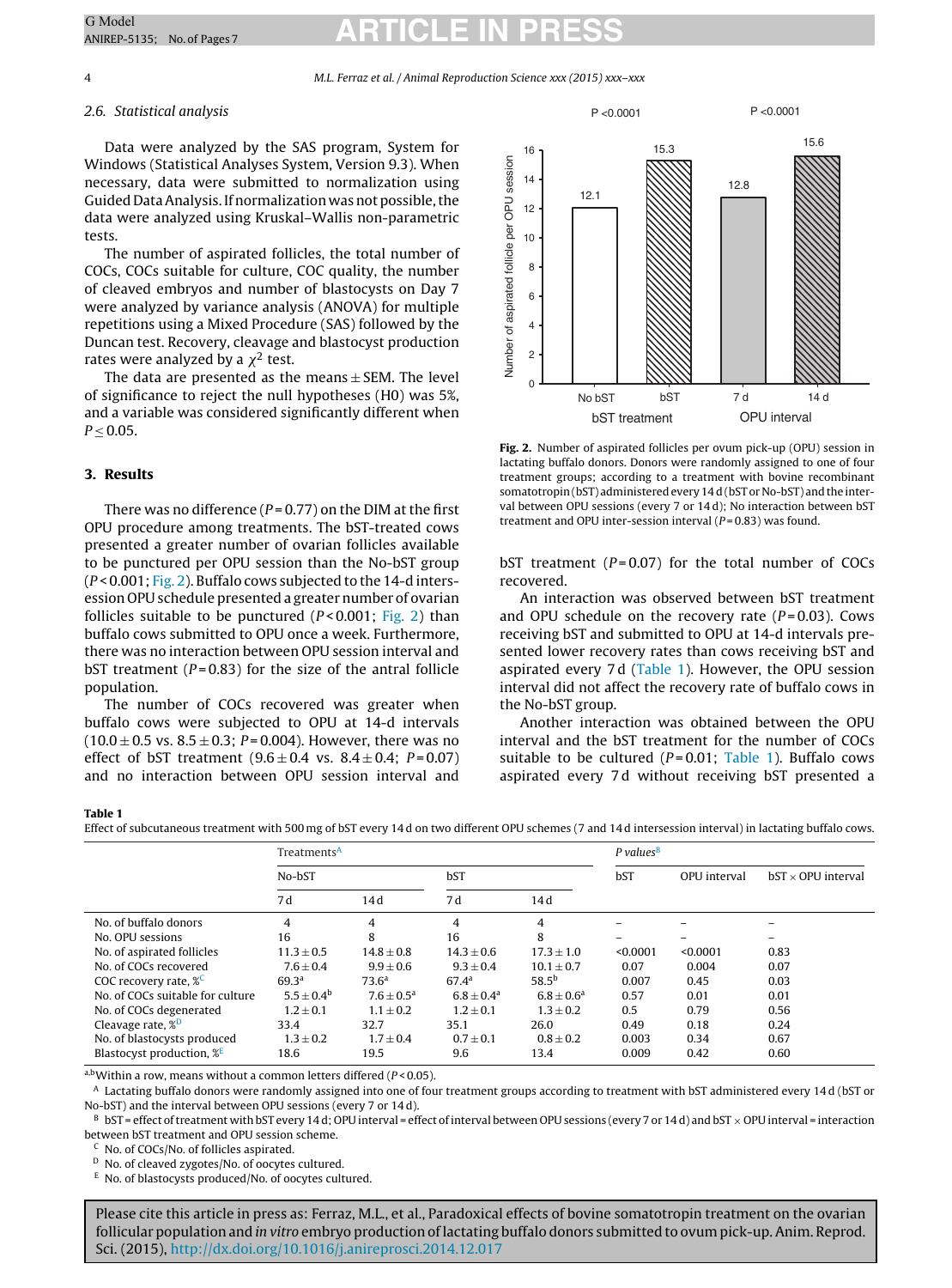M.L. Ferraz et al. / Animal Reproduction Science xxx (2015) xxx–xxx 5



**Fig. 3.** Percentage of blastocyst produced per ovum pick-up (OPU) session in lactating buffalo donors. Donors were randomly assigned to one of four treatment groups; according to a treatment with bovine recombinant somatotropin (bST) administered every 14 d (bST or No-bST) and the interval between OPU sessions (every 7 or 14 d); No interaction between bST treatment and OPU inter-session interval  $(P=0.60)$  was found.

lower number of COCs suitable to be cultured than the other experimental groups. Furthermore, the number of blastocysts produced per female per OPU session  $(No-bST = 1.4 \pm 0.2 \text{ vs. } bST = 0.8 \pm 0.1, P = 0.003)$  and the blastocyst production rate ( $P = 0.009$ ; Fig. 3) were lower in buffaloes treated with bST. However, there were no effects of OPU performed every 7 or 14 d on the number of blastocysts produced per OPU (1.0  $\pm$  0.1 vs. 1.3  $\pm$  0.2; P=0.34) or the blastocyst production rate ( $P = 0.42$ ; Fig. 3).

## **4. Discussion**

In the present study, bST treatment increased the number of follicles suitable to be punctured, but reduced the number and the percentage of in vitro produced blastocysts, partially rejecting our original hypothesis. Additionally, a 7-d inter-session interval for OPU sessions reduced the number of follicles suitable to be punctured and the number of COCs recovered in lactating buffalo cows compared to a 14-d OPU interval.

The increase in the number of follicles suitable to be punctured among bST-treated buffalo cows is similar to a previous report in cycling buffalo heifers [\(Sá](#page-6-0) [Filho](#page-6-0) et [al.,](#page-6-0) [2009\).](#page-6-0) A positive effect of bST on the number of antral follicle recruited per follicular wave has been repeatedly described in Bos taurus cattle [\(Gong](#page-6-0) et [al.,](#page-6-0) [1991,](#page-6-0) [1993a,b;](#page-6-0) [De](#page-6-0) [La](#page-6-0) [Sota](#page-6-0) et [al.,](#page-6-0) [1993;](#page-6-0) [Lucy](#page-6-0) et [al.,](#page-6-0) [1993;](#page-6-0) [Kirby](#page-6-0) et [al.,](#page-6-0) [1997\),](#page-6-0) Bos indicus cattle [\(Buratini](#page-5-0) [Jr.](#page-5-0) et [al.,](#page-5-0) [2000\)](#page-5-0) and also in ewes ([Joyce](#page-6-0) et [al.,](#page-6-0) [2000\).](#page-6-0) The mechanism by which bST enhance the follicular population is not completely understood. It is thought that the effect of bST could be due to enhancement of the circulating concentration of IGF-I and insulin, which leads to an increase in the number of antral follicles recruited per follicular wave [\(Gong](#page-6-0) et [al.,](#page-6-0) [1994;](#page-6-0) [Buratini](#page-6-0) [Jr.](#page-6-0) et [al.,](#page-6-0) [2000;](#page-6-0) [Bilby](#page-6-0) et [al.,](#page-6-0) [2004,](#page-6-0) [2006\).](#page-6-0) Moreover, the use of bST is directly correlated with a beneficial effect of the growth hormone (GH) on follicles [\(Hull](#page-6-0) [and](#page-6-0) [Harvey,](#page-6-0) [2001\).](#page-6-0) GH could act on its receptors in cumulus cells and oocytes via autocrine and/or paracrine mechanisms ([Bevers](#page-5-0) [and](#page-5-0) [Izadyar,](#page-5-0) [2002\).](#page-5-0) When cells from small follicles were cultured with insulin and GH, greater granu-losa cells proliferation was observed [\(Langhout](#page-6-0) et [al.,](#page-6-0) [1991\).](#page-6-0) Furthermore, supplementation with GH in the maturation media can accelerate events including nuclear maturation, expansion of cumulus cells and embryo development [\(Bevers](#page-5-0) [and](#page-5-0) [Izadyar,](#page-5-0) [2002\).](#page-5-0)

Regarding the COCs recovery rate, an interaction was observed demonstrating that cows that received bST and were submitted to OPU 14 d apart presented lower recovery rates than the other experimental groups. This result can be related to the reduced duration of the first wave of the dominant follicle following treatment with bST ([Kirby](#page-6-0) et [al.,](#page-6-0) [1997;](#page-6-0) [Lucy,](#page-6-0) [2000\).](#page-6-0) Consequently, an increased OPU intersession interval could lead to an enhanced occurrence of large follicles [\(Boni](#page-5-0) et [al.,](#page-5-0) [1996\),](#page-5-0) which are associated with a reduced recovery rate in bovine females ([Seneda](#page-6-0) et [al.,](#page-6-0) [2001\).](#page-6-0) In addition, due to the inconsistent results between the number of follicles suitable for puncture and the recovery rate, the total number of COCs recovered was not different between the bST and No-bST treatment groups in the present study. Similar results were described in another study, where no improvement in the number of recovered COCs was observed in buffalo heifers treated with bST ([Sá](#page-6-0) [Filho](#page-6-0) et [al.,](#page-6-0) [2009\).](#page-6-0) Also corroborating the present results, bST treatment did not affect the number of COCs recovered following the OPU procedure in cattle [\(Bols](#page-5-0) et [al.,](#page-5-0) [1998;](#page-5-0) [Tripp](#page-5-0) et [al.,](#page-5-0) [2000\).](#page-5-0) Therefore, although bST treatment increases the follicular population, the absence of a bST effect on COC yield can be explained by the morphological alterations of the follicular wall or of COCs induced by bST administration ([Bols](#page-5-0) et [al.,](#page-5-0) [1998\).](#page-5-0) These alterations could create difficulties in removing the oocytes from the follicle during the puncture procedure [\(Tripp](#page-6-0) et [al.,](#page-6-0) [2000\).](#page-6-0) Additionally, the lack of a bST effect on the number of COCs could be even more evident when combined with the greater intersession interval, resulting in an impaired recovery rate.

It is important to emphasize that the blastocyst production rate and the number of blastocysts produced per buffalo cow per session were reduced when the animals received bST treatment. In cattle, previous reports demonstrated an absence of a bST positive effect on the in vitro embryo production rates ([Bols](#page-5-0) et [al.,](#page-5-0) [1998;](#page-5-0) [Tripp](#page-5-0) et [al.,](#page-5-0) [2000\).](#page-5-0) A positive effect on blastocyst production has only been described when GH was added in culture to the in vitro medium [\(Mtango](#page-6-0) et [al.,](#page-6-0) [2003\).](#page-6-0) One possible explanation of this negative result on in vitro oocyte competence could be related to the detrimental effects of superstimulation with IGF-I and insulin on oocyte development [\(Armstrong](#page-5-0) et [al.,](#page-5-0) [2001\).](#page-5-0) High concentrations of IGF-I impair glucose uptake and could increase apoptosis in the inner cells mass of embryos ([Chi](#page-5-0) et [al.,](#page-5-0) [2000\).](#page-5-0)

It has been suggested that there is an optimal level of plasma IGF-I following bST treatment that improves the fertility of lactating Holstein cows [\(Bilby](#page-5-0) et [al.,](#page-5-0) [1999,](#page-5-0) [2004;](#page-5-0) [Thatcher](#page-5-0) et [al.,](#page-5-0) [2006\).](#page-5-0) In addition, discordant results have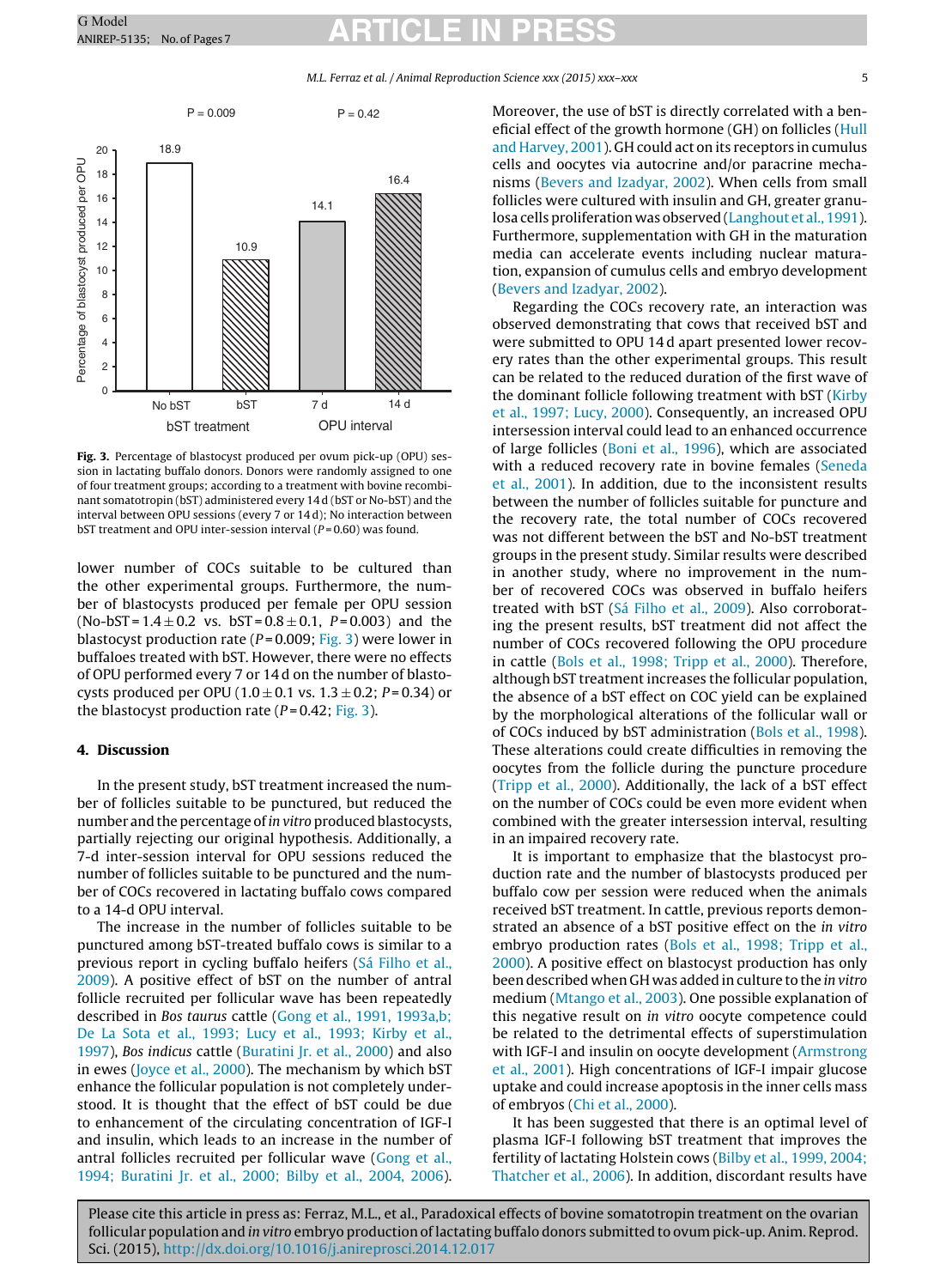#### <span id="page-5-0"></span>6 M.L. Ferraz et al. / Animal Reproduction Science xxx (2015) xxx–xxx

been reported depending on the donorsí lactation status. Several studies have demonstrated that bST treatment of lactating dairy cows enhances conceptus development and fertility (Bilby et al., 2004; Santos et al., 2004; Thatcher et al., 2006; Ribeiro et al., 2014); however, in non-lactating dairy cows, bST treatment decreases the pregnancy rate (Bilby et al., 2004). Therefore, the lower blastocyst production rate found in the present study might be the buffalo donorsı´ response to experiencing a high level of plasma IGF-I induced by 500 mg of bST treatment every 14 d.

Extending the interval between OPU sessions from 7 to 14d resulted in a positive effect on the number of follicles available to puncture. This result demonstrated that the adoption of less intensive aspiration intervals could result in fewer alterations to follicular recruitment and consequently improve the number of follicles suitable for OPU. However, there are no data in literature demonstrating the ideal frequency of OPU in buffalos or cows to enhance IVP efficiency. [Sá](#page-6-0) [Filho](#page-6-0) et [al.](#page-6-0) [\(2009\)](#page-6-0) demonstrated that when buffalo heifers were aspirated at a short interval (twice a week), there were approximately 27% fewer follicles available to be punctured after the fifth OPU session. Similarly, greater results were obtained when bovine females underwent OPU a once a week instead of twice a week [\(Viana](#page-6-0) et [al.,](#page-6-0) [2004\).](#page-6-0) However, earlier studies have also reported beneficial effects of the twice a week OPU scheme on the number of ovarian follicles and COCs recovery compared to a once a week scheme in cows (Garcia and Salaheddine, 1998) and in buffalos (Boni et al., 1996). Despite the reduced number of COCs suitable to culture, the 7 d intersession interval OPU scheme could be an important strategy to intensify in vitro embryo production during over a short period of time, especially in large-scale commercial programs.

In conclusion, OPU performed every 14 d and bST treatment efficiently increased the number of ovarian follicles suitable to puncture. However, the OPU inter-session interval had no positive effect on blastocyst production, and bST treatment reduced in vitro embryo production in lactating buffalo donors.

#### **Conflict of interest**

The authors declare that there are no conflict of interest.

### **Acknowledgements**

The authors would like to thank the staff of the Santa Eliza Farm (Dourado-SP) for allowing the use of their animals and facilities during this study. This research was supported by the Vida Reprodutiva Consultoria - Serviços em Reprodução Animal (Cravinhos, SP, Brazil) and Vitrogen (Cravinhos, Brazil).

### **References**

- Baldrighi, J.M., Sá Filho, M.F., Batista, E.O.S., Lopes, R., Visintin, J.A., Baruselli, P.S., Assumpção, M., 2014. [Anti-mullerian](http://refhub.elsevier.com/S0378-4320(15)00002-0/sbref0010) [hormone](http://refhub.elsevier.com/S0378-4320(15)00002-0/sbref0010) [con](http://refhub.elsevier.com/S0378-4320(15)00002-0/sbref0010)[centration](http://refhub.elsevier.com/S0378-4320(15)00002-0/sbref0010) [and](http://refhub.elsevier.com/S0378-4320(15)00002-0/sbref0010) [antral](http://refhub.elsevier.com/S0378-4320(15)00002-0/sbref0010) [ovarian](http://refhub.elsevier.com/S0378-4320(15)00002-0/sbref0010) [follicle](http://refhub.elsevier.com/S0378-4320(15)00002-0/sbref0010) [population](http://refhub.elsevier.com/S0378-4320(15)00002-0/sbref0010) [in](http://refhub.elsevier.com/S0378-4320(15)00002-0/sbref0010) [murrah](http://refhub.elsevier.com/S0378-4320(15)00002-0/sbref0010) [heifers](http://refhub.elsevier.com/S0378-4320(15)00002-0/sbref0010) [compared](http://refhub.elsevier.com/S0378-4320(15)00002-0/sbref0010) [to](http://refhub.elsevier.com/S0378-4320(15)00002-0/sbref0010) [Holstein](http://refhub.elsevier.com/S0378-4320(15)00002-0/sbref0010) [and](http://refhub.elsevier.com/S0378-4320(15)00002-0/sbref0010) [Gyr](http://refhub.elsevier.com/S0378-4320(15)00002-0/sbref0010) [kept](http://refhub.elsevier.com/S0378-4320(15)00002-0/sbref0010) [under](http://refhub.elsevier.com/S0378-4320(15)00002-0/sbref0010) [the](http://refhub.elsevier.com/S0378-4320(15)00002-0/sbref0010) [same](http://refhub.elsevier.com/S0378-4320(15)00002-0/sbref0010) [management.](http://refhub.elsevier.com/S0378-4320(15)00002-0/sbref0010) [Reprod.](http://refhub.elsevier.com/S0378-4320(15)00002-0/sbref0010) [Domest.](http://refhub.elsevier.com/S0378-4320(15)00002-0/sbref0010) [Anim.](http://refhub.elsevier.com/S0378-4320(15)00002-0/sbref0010) [49,](http://refhub.elsevier.com/S0378-4320(15)00002-0/sbref0010) [1015](http://refhub.elsevier.com/S0378-4320(15)00002-0/sbref0010)–[1020.](http://refhub.elsevier.com/S0378-4320(15)00002-0/sbref0010)
- Baruselli, P.S., Barnabe, V.H., Barnabe, R.C., Visintin, J.A., Molero-Filho, J.R., Porto Filho, R., 2001. [Effect](http://refhub.elsevier.com/S0378-4320(15)00002-0/sbref0015) [of](http://refhub.elsevier.com/S0378-4320(15)00002-0/sbref0015) [body](http://refhub.elsevier.com/S0378-4320(15)00002-0/sbref0015) [condition](http://refhub.elsevier.com/S0378-4320(15)00002-0/sbref0015) [score](http://refhub.elsevier.com/S0378-4320(15)00002-0/sbref0015) [at](http://refhub.elsevier.com/S0378-4320(15)00002-0/sbref0015) [calving](http://refhub.elsevier.com/S0378-4320(15)00002-0/sbref0015) [on](http://refhub.elsevier.com/S0378-4320(15)00002-0/sbref0015) [post](http://refhub.elsevier.com/S0378-4320(15)00002-0/sbref0015)[partum](http://refhub.elsevier.com/S0378-4320(15)00002-0/sbref0015) [reproductive](http://refhub.elsevier.com/S0378-4320(15)00002-0/sbref0015) [performances](http://refhub.elsevier.com/S0378-4320(15)00002-0/sbref0015) [in](http://refhub.elsevier.com/S0378-4320(15)00002-0/sbref0015) [buffalo.](http://refhub.elsevier.com/S0378-4320(15)00002-0/sbref0015) [Buffalo](http://refhub.elsevier.com/S0378-4320(15)00002-0/sbref0015) [J.](http://refhub.elsevier.com/S0378-4320(15)00002-0/sbref0015) [1,](http://refhub.elsevier.com/S0378-4320(15)00002-0/sbref0015) [53–65.](http://refhub.elsevier.com/S0378-4320(15)00002-0/sbref0015)
- Baruselli, P.S., Mucciolo, R.G., Visintin, J.A., Viana, W.G., Arruda, R.P., Madureira, E.H., Oliveira, C.A., Molero-Filho, J.R., 1997. [Ovarian](http://refhub.elsevier.com/S0378-4320(15)00002-0/sbref0020) [fol](http://refhub.elsevier.com/S0378-4320(15)00002-0/sbref0020)[licular](http://refhub.elsevier.com/S0378-4320(15)00002-0/sbref0020) [dynamics](http://refhub.elsevier.com/S0378-4320(15)00002-0/sbref0020) [during](http://refhub.elsevier.com/S0378-4320(15)00002-0/sbref0020) [the](http://refhub.elsevier.com/S0378-4320(15)00002-0/sbref0020) [estrous](http://refhub.elsevier.com/S0378-4320(15)00002-0/sbref0020) [cycle](http://refhub.elsevier.com/S0378-4320(15)00002-0/sbref0020) [in](http://refhub.elsevier.com/S0378-4320(15)00002-0/sbref0020) [buffalo](http://refhub.elsevier.com/S0378-4320(15)00002-0/sbref0020) [\(](http://refhub.elsevier.com/S0378-4320(15)00002-0/sbref0020)[Bubalus](http://refhub.elsevier.com/S0378-4320(15)00002-0/sbref0020) [bubalis](http://refhub.elsevier.com/S0378-4320(15)00002-0/sbref0020)[\).](http://refhub.elsevier.com/S0378-4320(15)00002-0/sbref0020) [Theriogenology](http://refhub.elsevier.com/S0378-4320(15)00002-0/sbref0020) [47,](http://refhub.elsevier.com/S0378-4320(15)00002-0/sbref0020) [1531–1547.](http://refhub.elsevier.com/S0378-4320(15)00002-0/sbref0020)
- Baruselli, P.S., Soares, J.G., Gimenes, L.U., Monteiro, B.M., Olazarri, M.J., Carvalho, N.A.T., 2013. [Control](http://refhub.elsevier.com/S0378-4320(15)00002-0/sbref0025) [of](http://refhub.elsevier.com/S0378-4320(15)00002-0/sbref0025) [buffalo](http://refhub.elsevier.com/S0378-4320(15)00002-0/sbref0025) [follicular](http://refhub.elsevier.com/S0378-4320(15)00002-0/sbref0025) [dynamics](http://refhub.elsevier.com/S0378-4320(15)00002-0/sbref0025) [for](http://refhub.elsevier.com/S0378-4320(15)00002-0/sbref0025) [artificial](http://refhub.elsevier.com/S0378-4320(15)00002-0/sbref0025) [insemination,](http://refhub.elsevier.com/S0378-4320(15)00002-0/sbref0025) [superovulation](http://refhub.elsevier.com/S0378-4320(15)00002-0/sbref0025) [and](http://refhub.elsevier.com/S0378-4320(15)00002-0/sbref0025) [in](http://refhub.elsevier.com/S0378-4320(15)00002-0/sbref0025) [vitro](http://refhub.elsevier.com/S0378-4320(15)00002-0/sbref0025) [embryo](http://refhub.elsevier.com/S0378-4320(15)00002-0/sbref0025) [production.](http://refhub.elsevier.com/S0378-4320(15)00002-0/sbref0025) [Buffalo](http://refhub.elsevier.com/S0378-4320(15)00002-0/sbref0025) [Bull.](http://refhub.elsevier.com/S0378-4320(15)00002-0/sbref0025) [32,](http://refhub.elsevier.com/S0378-4320(15)00002-0/sbref0025) [160–176.](http://refhub.elsevier.com/S0378-4320(15)00002-0/sbref0025)
- Bevers, M.M., Izadyar, F., 2002. [Role](http://refhub.elsevier.com/S0378-4320(15)00002-0/sbref0030) [of](http://refhub.elsevier.com/S0378-4320(15)00002-0/sbref0030) [growth](http://refhub.elsevier.com/S0378-4320(15)00002-0/sbref0030) [hormone](http://refhub.elsevier.com/S0378-4320(15)00002-0/sbref0030) [and](http://refhub.elsevier.com/S0378-4320(15)00002-0/sbref0030) [growth](http://refhub.elsevier.com/S0378-4320(15)00002-0/sbref0030) [hormone](http://refhub.elsevier.com/S0378-4320(15)00002-0/sbref0030) [receptor](http://refhub.elsevier.com/S0378-4320(15)00002-0/sbref0030) [in](http://refhub.elsevier.com/S0378-4320(15)00002-0/sbref0030) [oocyte](http://refhub.elsevier.com/S0378-4320(15)00002-0/sbref0030) [maturation.](http://refhub.elsevier.com/S0378-4320(15)00002-0/sbref0030) [Mol.](http://refhub.elsevier.com/S0378-4320(15)00002-0/sbref0030) [Cell.](http://refhub.elsevier.com/S0378-4320(15)00002-0/sbref0030) [Endocrinol.](http://refhub.elsevier.com/S0378-4320(15)00002-0/sbref0030) [197,](http://refhub.elsevier.com/S0378-4320(15)00002-0/sbref0030) [173–178.](http://refhub.elsevier.com/S0378-4320(15)00002-0/sbref0030)
- Bilby, C.R., Bader, J.F., Salfen, B.E., Youngquist, R.S., Murphy, C.N., Garverick, H.A., Crooker, B.A., Lucy, M.C., 1999. [Plasma](http://refhub.elsevier.com/S0378-4320(15)00002-0/sbref0035) [gh,](http://refhub.elsevier.com/S0378-4320(15)00002-0/sbref0035) [igf-i,](http://refhub.elsevier.com/S0378-4320(15)00002-0/sbref0035) [and](http://refhub.elsevier.com/S0378-4320(15)00002-0/sbref0035) [concep](http://refhub.elsevier.com/S0378-4320(15)00002-0/sbref0035)[tion](http://refhub.elsevier.com/S0378-4320(15)00002-0/sbref0035) [rate](http://refhub.elsevier.com/S0378-4320(15)00002-0/sbref0035) [in](http://refhub.elsevier.com/S0378-4320(15)00002-0/sbref0035) [cattle](http://refhub.elsevier.com/S0378-4320(15)00002-0/sbref0035) [treated](http://refhub.elsevier.com/S0378-4320(15)00002-0/sbref0035) [with](http://refhub.elsevier.com/S0378-4320(15)00002-0/sbref0035) [low](http://refhub.elsevier.com/S0378-4320(15)00002-0/sbref0035) [doses](http://refhub.elsevier.com/S0378-4320(15)00002-0/sbref0035) [of](http://refhub.elsevier.com/S0378-4320(15)00002-0/sbref0035) [recombinant](http://refhub.elsevier.com/S0378-4320(15)00002-0/sbref0035) [bovine](http://refhub.elsevier.com/S0378-4320(15)00002-0/sbref0035) [gh.](http://refhub.elsevier.com/S0378-4320(15)00002-0/sbref0035) [Theriogenology](http://refhub.elsevier.com/S0378-4320(15)00002-0/sbref0035) [51,](http://refhub.elsevier.com/S0378-4320(15)00002-0/sbref0035) [1285](http://refhub.elsevier.com/S0378-4320(15)00002-0/sbref0035)–[1296.](http://refhub.elsevier.com/S0378-4320(15)00002-0/sbref0035)
- Bilby, T.R., Guzeloglu, A., Kamimura, S., Pancarci, S.M., Michel, F., Head, H.H., Thatcher, W.W., 2004. [Pregnancy](http://refhub.elsevier.com/S0378-4320(15)00002-0/sbref0040) [and](http://refhub.elsevier.com/S0378-4320(15)00002-0/sbref0040) [bovine](http://refhub.elsevier.com/S0378-4320(15)00002-0/sbref0040) [somatotropin](http://refhub.elsevier.com/S0378-4320(15)00002-0/sbref0040) [in](http://refhub.elsevier.com/S0378-4320(15)00002-0/sbref0040) [nonlactating](http://refhub.elsevier.com/S0378-4320(15)00002-0/sbref0040) [dairy](http://refhub.elsevier.com/S0378-4320(15)00002-0/sbref0040) [cows:](http://refhub.elsevier.com/S0378-4320(15)00002-0/sbref0040) [I.](http://refhub.elsevier.com/S0378-4320(15)00002-0/sbref0040) [Ovarian,](http://refhub.elsevier.com/S0378-4320(15)00002-0/sbref0040) [conceptus,](http://refhub.elsevier.com/S0378-4320(15)00002-0/sbref0040) [and](http://refhub.elsevier.com/S0378-4320(15)00002-0/sbref0040) [insulin-like](http://refhub.elsevier.com/S0378-4320(15)00002-0/sbref0040) [growth](http://refhub.elsevier.com/S0378-4320(15)00002-0/sbref0040) [factor](http://refhub.elsevier.com/S0378-4320(15)00002-0/sbref0040) [system](http://refhub.elsevier.com/S0378-4320(15)00002-0/sbref0040) [responses.](http://refhub.elsevier.com/S0378-4320(15)00002-0/sbref0040) [J.](http://refhub.elsevier.com/S0378-4320(15)00002-0/sbref0040) [Dairy](http://refhub.elsevier.com/S0378-4320(15)00002-0/sbref0040) [Sci.](http://refhub.elsevier.com/S0378-4320(15)00002-0/sbref0040) [87,](http://refhub.elsevier.com/S0378-4320(15)00002-0/sbref0040) [3256](http://refhub.elsevier.com/S0378-4320(15)00002-0/sbref0040)–[3267.](http://refhub.elsevier.com/S0378-4320(15)00002-0/sbref0040)
- Bilby, T.R., Sozzi, A., Lopez, M.M., Silvestre, F.T., Ealy, A.D., Staples, C.R., Thatcher, W.W., 2006. [Pregnancy,](http://refhub.elsevier.com/S0378-4320(15)00002-0/sbref0045) [bovine](http://refhub.elsevier.com/S0378-4320(15)00002-0/sbref0045) [somatotropin,](http://refhub.elsevier.com/S0378-4320(15)00002-0/sbref0045) [and](http://refhub.elsevier.com/S0378-4320(15)00002-0/sbref0045) [dietary](http://refhub.elsevier.com/S0378-4320(15)00002-0/sbref0045) [n](http://refhub.elsevier.com/S0378-4320(15)00002-0/sbref0045)-[3](http://refhub.elsevier.com/S0378-4320(15)00002-0/sbref0045) [fatty](http://refhub.elsevier.com/S0378-4320(15)00002-0/sbref0045) [acids](http://refhub.elsevier.com/S0378-4320(15)00002-0/sbref0045) [in](http://refhub.elsevier.com/S0378-4320(15)00002-0/sbref0045) [lactating](http://refhub.elsevier.com/S0378-4320(15)00002-0/sbref0045) [dairy](http://refhub.elsevier.com/S0378-4320(15)00002-0/sbref0045) [cows:](http://refhub.elsevier.com/S0378-4320(15)00002-0/sbref0045) [I.](http://refhub.elsevier.com/S0378-4320(15)00002-0/sbref0045) [ovarian,](http://refhub.elsevier.com/S0378-4320(15)00002-0/sbref0045) [conceptus,](http://refhub.elsevier.com/S0378-4320(15)00002-0/sbref0045) [and](http://refhub.elsevier.com/S0378-4320(15)00002-0/sbref0045) [growth](http://refhub.elsevier.com/S0378-4320(15)00002-0/sbref0045) [hormone–insulin-like](http://refhub.elsevier.com/S0378-4320(15)00002-0/sbref0045) [growth](http://refhub.elsevier.com/S0378-4320(15)00002-0/sbref0045) [factor](http://refhub.elsevier.com/S0378-4320(15)00002-0/sbref0045) [system](http://refhub.elsevier.com/S0378-4320(15)00002-0/sbref0045) [responses.](http://refhub.elsevier.com/S0378-4320(15)00002-0/sbref0045) [J.](http://refhub.elsevier.com/S0378-4320(15)00002-0/sbref0045) [Dairy](http://refhub.elsevier.com/S0378-4320(15)00002-0/sbref0045) [Sci.](http://refhub.elsevier.com/S0378-4320(15)00002-0/sbref0045) [89,](http://refhub.elsevier.com/S0378-4320(15)00002-0/sbref0045) [3360](http://refhub.elsevier.com/S0378-4320(15)00002-0/sbref0045)–[3374.](http://refhub.elsevier.com/S0378-4320(15)00002-0/sbref0045)
- Bols, P.E.J., Ysebaert, M.T., Lein, A., Coryn, M., Van Soom, A., de Kruif, A., 1998. [Effects](http://refhub.elsevier.com/S0378-4320(15)00002-0/sbref0050) [of](http://refhub.elsevier.com/S0378-4320(15)00002-0/sbref0050) [long-term](http://refhub.elsevier.com/S0378-4320(15)00002-0/sbref0050) [treatment](http://refhub.elsevier.com/S0378-4320(15)00002-0/sbref0050) [with](http://refhub.elsevier.com/S0378-4320(15)00002-0/sbref0050) [bovine](http://refhub.elsevier.com/S0378-4320(15)00002-0/sbref0050) [somatotropin](http://refhub.elsevier.com/S0378-4320(15)00002-0/sbref0050) [on](http://refhub.elsevier.com/S0378-4320(15)00002-0/sbref0050) [follicular](http://refhub.elsevier.com/S0378-4320(15)00002-0/sbref0050) [dynamics](http://refhub.elsevier.com/S0378-4320(15)00002-0/sbref0050) [and](http://refhub.elsevier.com/S0378-4320(15)00002-0/sbref0050) [subsequent](http://refhub.elsevier.com/S0378-4320(15)00002-0/sbref0050) [oocyte](http://refhub.elsevier.com/S0378-4320(15)00002-0/sbref0050) [and](http://refhub.elsevier.com/S0378-4320(15)00002-0/sbref0050) [blastocyst](http://refhub.elsevier.com/S0378-4320(15)00002-0/sbref0050) [yield](http://refhub.elsevier.com/S0378-4320(15)00002-0/sbref0050) [in](http://refhub.elsevier.com/S0378-4320(15)00002-0/sbref0050) [an](http://refhub.elsevier.com/S0378-4320(15)00002-0/sbref0050) [opu-ivf](http://refhub.elsevier.com/S0378-4320(15)00002-0/sbref0050) [program.](http://refhub.elsevier.com/S0378-4320(15)00002-0/sbref0050) [Theriogenology](http://refhub.elsevier.com/S0378-4320(15)00002-0/sbref0050) [49,](http://refhub.elsevier.com/S0378-4320(15)00002-0/sbref0050) [983–995.](http://refhub.elsevier.com/S0378-4320(15)00002-0/sbref0050)
- Boni, R., Roviello, S., Zicarelli, L., 1996. [Repeated](http://refhub.elsevier.com/S0378-4320(15)00002-0/sbref0055) [ovum](http://refhub.elsevier.com/S0378-4320(15)00002-0/sbref0055) [pick-up](http://refhub.elsevier.com/S0378-4320(15)00002-0/sbref0055) [in](http://refhub.elsevier.com/S0378-4320(15)00002-0/sbref0055) [Italian](http://refhub.elsevier.com/S0378-4320(15)00002-0/sbref0055) [Mediterranean](http://refhub.elsevier.com/S0378-4320(15)00002-0/sbref0055) [buffalo](http://refhub.elsevier.com/S0378-4320(15)00002-0/sbref0055) [cows.](http://refhub.elsevier.com/S0378-4320(15)00002-0/sbref0055) [Theriogenology](http://refhub.elsevier.com/S0378-4320(15)00002-0/sbref0055) [46,](http://refhub.elsevier.com/S0378-4320(15)00002-0/sbref0055) [899](http://refhub.elsevier.com/S0378-4320(15)00002-0/sbref0055)–[909.](http://refhub.elsevier.com/S0378-4320(15)00002-0/sbref0055)
- Buratini Jr., J., Price, C.A., Visintin, J.A., Bó, G.A., 2000. [Effects](http://refhub.elsevier.com/S0378-4320(15)00002-0/sbref0060) [of](http://refhub.elsevier.com/S0378-4320(15)00002-0/sbref0060) [dom](http://refhub.elsevier.com/S0378-4320(15)00002-0/sbref0060)[inant](http://refhub.elsevier.com/S0378-4320(15)00002-0/sbref0060) [follicle](http://refhub.elsevier.com/S0378-4320(15)00002-0/sbref0060) [aspiration](http://refhub.elsevier.com/S0378-4320(15)00002-0/sbref0060) [and](http://refhub.elsevier.com/S0378-4320(15)00002-0/sbref0060) [treatment](http://refhub.elsevier.com/S0378-4320(15)00002-0/sbref0060) [with](http://refhub.elsevier.com/S0378-4320(15)00002-0/sbref0060) [recombinant](http://refhub.elsevier.com/S0378-4320(15)00002-0/sbref0060) [bovine](http://refhub.elsevier.com/S0378-4320(15)00002-0/sbref0060) [somatotropin](http://refhub.elsevier.com/S0378-4320(15)00002-0/sbref0060) [\(BST\)](http://refhub.elsevier.com/S0378-4320(15)00002-0/sbref0060) [on](http://refhub.elsevier.com/S0378-4320(15)00002-0/sbref0060) [ovarian](http://refhub.elsevier.com/S0378-4320(15)00002-0/sbref0060) [follicular](http://refhub.elsevier.com/S0378-4320(15)00002-0/sbref0060) [development](http://refhub.elsevier.com/S0378-4320(15)00002-0/sbref0060) [in](http://refhub.elsevier.com/S0378-4320(15)00002-0/sbref0060) [Nelore](http://refhub.elsevier.com/S0378-4320(15)00002-0/sbref0060) [\(](http://refhub.elsevier.com/S0378-4320(15)00002-0/sbref0060)[Bos](http://refhub.elsevier.com/S0378-4320(15)00002-0/sbref0060) [indicus](http://refhub.elsevier.com/S0378-4320(15)00002-0/sbref0060)[\)](http://refhub.elsevier.com/S0378-4320(15)00002-0/sbref0060) [heifers.](http://refhub.elsevier.com/S0378-4320(15)00002-0/sbref0060) [Theriogenology](http://refhub.elsevier.com/S0378-4320(15)00002-0/sbref0060) [54,](http://refhub.elsevier.com/S0378-4320(15)00002-0/sbref0060) [421–431.](http://refhub.elsevier.com/S0378-4320(15)00002-0/sbref0060)
- Campanile, G., Baruselli, P.S., Vecchio, D., Prandi, A., Neglia, G., Carvalho, N.A.T., Sales, J.N.S., Gasparrini, B., D'Occhio, M.J., 2010. [Growth,](http://refhub.elsevier.com/S0378-4320(15)00002-0/sbref0065) [metabolic](http://refhub.elsevier.com/S0378-4320(15)00002-0/sbref0065) [status](http://refhub.elsevier.com/S0378-4320(15)00002-0/sbref0065) [and](http://refhub.elsevier.com/S0378-4320(15)00002-0/sbref0065) [ovarian](http://refhub.elsevier.com/S0378-4320(15)00002-0/sbref0065) [function](http://refhub.elsevier.com/S0378-4320(15)00002-0/sbref0065) [in](http://refhub.elsevier.com/S0378-4320(15)00002-0/sbref0065) [buffalo](http://refhub.elsevier.com/S0378-4320(15)00002-0/sbref0065) [\(](http://refhub.elsevier.com/S0378-4320(15)00002-0/sbref0065)[Bubalus](http://refhub.elsevier.com/S0378-4320(15)00002-0/sbref0065) [bubalis](http://refhub.elsevier.com/S0378-4320(15)00002-0/sbref0065)[\)](http://refhub.elsevier.com/S0378-4320(15)00002-0/sbref0065) [heifers](http://refhub.elsevier.com/S0378-4320(15)00002-0/sbref0065) [fed](http://refhub.elsevier.com/S0378-4320(15)00002-0/sbref0065) [a](http://refhub.elsevier.com/S0378-4320(15)00002-0/sbref0065) [low](http://refhub.elsevier.com/S0378-4320(15)00002-0/sbref0065) [energy](http://refhub.elsevier.com/S0378-4320(15)00002-0/sbref0065) [or](http://refhub.elsevier.com/S0378-4320(15)00002-0/sbref0065) [high](http://refhub.elsevier.com/S0378-4320(15)00002-0/sbref0065) [energy](http://refhub.elsevier.com/S0378-4320(15)00002-0/sbref0065) [diet.](http://refhub.elsevier.com/S0378-4320(15)00002-0/sbref0065) [Anim.](http://refhub.elsevier.com/S0378-4320(15)00002-0/sbref0065) [Reprod.](http://refhub.elsevier.com/S0378-4320(15)00002-0/sbref0065) [Sci.](http://refhub.elsevier.com/S0378-4320(15)00002-0/sbref0065) [122,](http://refhub.elsevier.com/S0378-4320(15)00002-0/sbref0065) [74–81.](http://refhub.elsevier.com/S0378-4320(15)00002-0/sbref0065)
- Carvalho, N.A., Baruselli, P.S., Zicarelli, L., Madureira, E.H., Visintin, J.A., D'Occhio, M.J., 2002. [Control](http://refhub.elsevier.com/S0378-4320(15)00002-0/sbref0070) [of](http://refhub.elsevier.com/S0378-4320(15)00002-0/sbref0070) [ovulation](http://refhub.elsevier.com/S0378-4320(15)00002-0/sbref0070) [with](http://refhub.elsevier.com/S0378-4320(15)00002-0/sbref0070) [a](http://refhub.elsevier.com/S0378-4320(15)00002-0/sbref0070) [GnRH](http://refhub.elsevier.com/S0378-4320(15)00002-0/sbref0070) [agonist](http://refhub.elsevier.com/S0378-4320(15)00002-0/sbref0070) [after](http://refhub.elsevier.com/S0378-4320(15)00002-0/sbref0070) [superstimulation](http://refhub.elsevier.com/S0378-4320(15)00002-0/sbref0070) [of](http://refhub.elsevier.com/S0378-4320(15)00002-0/sbref0070) [follicular](http://refhub.elsevier.com/S0378-4320(15)00002-0/sbref0070) [growth](http://refhub.elsevier.com/S0378-4320(15)00002-0/sbref0070) [in](http://refhub.elsevier.com/S0378-4320(15)00002-0/sbref0070) [buffalo:](http://refhub.elsevier.com/S0378-4320(15)00002-0/sbref0070) [fertilization](http://refhub.elsevier.com/S0378-4320(15)00002-0/sbref0070) [and](http://refhub.elsevier.com/S0378-4320(15)00002-0/sbref0070) [embryo](http://refhub.elsevier.com/S0378-4320(15)00002-0/sbref0070) [recovery.](http://refhub.elsevier.com/S0378-4320(15)00002-0/sbref0070) [Theriogenology](http://refhub.elsevier.com/S0378-4320(15)00002-0/sbref0070) [58,](http://refhub.elsevier.com/S0378-4320(15)00002-0/sbref0070) [1641–1650.](http://refhub.elsevier.com/S0378-4320(15)00002-0/sbref0070)
- Chi, M.M.-Y., Schlein, A.L., Moley, K.H., 2000. [High](http://refhub.elsevier.com/S0378-4320(15)00002-0/sbref0075) [insulin-like](http://refhub.elsevier.com/S0378-4320(15)00002-0/sbref0075) [growth](http://refhub.elsevier.com/S0378-4320(15)00002-0/sbref0075) [fac](http://refhub.elsevier.com/S0378-4320(15)00002-0/sbref0075)[tor](http://refhub.elsevier.com/S0378-4320(15)00002-0/sbref0075) [1](http://refhub.elsevier.com/S0378-4320(15)00002-0/sbref0075) [\(IGF-1\)](http://refhub.elsevier.com/S0378-4320(15)00002-0/sbref0075) [and](http://refhub.elsevier.com/S0378-4320(15)00002-0/sbref0075) [insulin](http://refhub.elsevier.com/S0378-4320(15)00002-0/sbref0075) [concentrations](http://refhub.elsevier.com/S0378-4320(15)00002-0/sbref0075) [trigger](http://refhub.elsevier.com/S0378-4320(15)00002-0/sbref0075) [apoptosis](http://refhub.elsevier.com/S0378-4320(15)00002-0/sbref0075) [in](http://refhub.elsevier.com/S0378-4320(15)00002-0/sbref0075) [the](http://refhub.elsevier.com/S0378-4320(15)00002-0/sbref0075) [mouse](http://refhub.elsevier.com/S0378-4320(15)00002-0/sbref0075) [blastocyst](http://refhub.elsevier.com/S0378-4320(15)00002-0/sbref0075) [via](http://refhub.elsevier.com/S0378-4320(15)00002-0/sbref0075) [down-regulation](http://refhub.elsevier.com/S0378-4320(15)00002-0/sbref0075) [of](http://refhub.elsevier.com/S0378-4320(15)00002-0/sbref0075) [the](http://refhub.elsevier.com/S0378-4320(15)00002-0/sbref0075) [IGF-1](http://refhub.elsevier.com/S0378-4320(15)00002-0/sbref0075) [receptor.](http://refhub.elsevier.com/S0378-4320(15)00002-0/sbref0075) [Endocrinology](http://refhub.elsevier.com/S0378-4320(15)00002-0/sbref0075) [141,](http://refhub.elsevier.com/S0378-4320(15)00002-0/sbref0075) [4784–4792.](http://refhub.elsevier.com/S0378-4320(15)00002-0/sbref0075)
- De La Sota, R.L., Lucy, M.C., Staples, C.R., Thatcher, W.W., 1993. [Effects](http://refhub.elsevier.com/S0378-4320(15)00002-0/sbref0080) [of](http://refhub.elsevier.com/S0378-4320(15)00002-0/sbref0080) [recombinant](http://refhub.elsevier.com/S0378-4320(15)00002-0/sbref0080) [bovine](http://refhub.elsevier.com/S0378-4320(15)00002-0/sbref0080) [somatotropin](http://refhub.elsevier.com/S0378-4320(15)00002-0/sbref0080) [\(sometribove\)](http://refhub.elsevier.com/S0378-4320(15)00002-0/sbref0080) [on](http://refhub.elsevier.com/S0378-4320(15)00002-0/sbref0080) [ovarian](http://refhub.elsevier.com/S0378-4320(15)00002-0/sbref0080) [func](http://refhub.elsevier.com/S0378-4320(15)00002-0/sbref0080)[tion](http://refhub.elsevier.com/S0378-4320(15)00002-0/sbref0080) [in](http://refhub.elsevier.com/S0378-4320(15)00002-0/sbref0080) [lactating](http://refhub.elsevier.com/S0378-4320(15)00002-0/sbref0080) [and](http://refhub.elsevier.com/S0378-4320(15)00002-0/sbref0080) [nonlactating](http://refhub.elsevier.com/S0378-4320(15)00002-0/sbref0080) [dairy](http://refhub.elsevier.com/S0378-4320(15)00002-0/sbref0080) [cows.](http://refhub.elsevier.com/S0378-4320(15)00002-0/sbref0080) [J.](http://refhub.elsevier.com/S0378-4320(15)00002-0/sbref0080) [Dairy](http://refhub.elsevier.com/S0378-4320(15)00002-0/sbref0080) [Sci.](http://refhub.elsevier.com/S0378-4320(15)00002-0/sbref0080) [76,](http://refhub.elsevier.com/S0378-4320(15)00002-0/sbref0080) [1002](http://refhub.elsevier.com/S0378-4320(15)00002-0/sbref0080)–[1013.](http://refhub.elsevier.com/S0378-4320(15)00002-0/sbref0080)
- Di Francesco, S., Boccia, L., Campanile, G., Di Palo, R., Vecchio, D., Neglia, G., Zicarelli, L., Gasparrini, B., 2011. [The](http://refhub.elsevier.com/S0378-4320(15)00002-0/sbref0085) [effect](http://refhub.elsevier.com/S0378-4320(15)00002-0/sbref0085) [of](http://refhub.elsevier.com/S0378-4320(15)00002-0/sbref0085) [season](http://refhub.elsevier.com/S0378-4320(15)00002-0/sbref0085) [on](http://refhub.elsevier.com/S0378-4320(15)00002-0/sbref0085) [oocyte](http://refhub.elsevier.com/S0378-4320(15)00002-0/sbref0085) [qual](http://refhub.elsevier.com/S0378-4320(15)00002-0/sbref0085)[ity](http://refhub.elsevier.com/S0378-4320(15)00002-0/sbref0085) [and](http://refhub.elsevier.com/S0378-4320(15)00002-0/sbref0085) [developmental](http://refhub.elsevier.com/S0378-4320(15)00002-0/sbref0085) [competence](http://refhub.elsevier.com/S0378-4320(15)00002-0/sbref0085) [in](http://refhub.elsevier.com/S0378-4320(15)00002-0/sbref0085) [Italian](http://refhub.elsevier.com/S0378-4320(15)00002-0/sbref0085) [Mediterranean](http://refhub.elsevier.com/S0378-4320(15)00002-0/sbref0085) [buffaloes](http://refhub.elsevier.com/S0378-4320(15)00002-0/sbref0085) [\(](http://refhub.elsevier.com/S0378-4320(15)00002-0/sbref0085)[Bubalus](http://refhub.elsevier.com/S0378-4320(15)00002-0/sbref0085) [bubalis](http://refhub.elsevier.com/S0378-4320(15)00002-0/sbref0085)[\).](http://refhub.elsevier.com/S0378-4320(15)00002-0/sbref0085) [Anim.](http://refhub.elsevier.com/S0378-4320(15)00002-0/sbref0085) [Reprod.](http://refhub.elsevier.com/S0378-4320(15)00002-0/sbref0085) [Sci.](http://refhub.elsevier.com/S0378-4320(15)00002-0/sbref0085) [123,](http://refhub.elsevier.com/S0378-4320(15)00002-0/sbref0085) [48](http://refhub.elsevier.com/S0378-4320(15)00002-0/sbref0085)–[53.](http://refhub.elsevier.com/S0378-4320(15)00002-0/sbref0085)
- Di Francesco, S., Novoa, M.V.S., Vecchio, D., Neglia, G., Boccia, L., Campanile, G., Zicarelli, L., Gasparrini, B., 2012. [Ovum](http://refhub.elsevier.com/S0378-4320(15)00002-0/sbref0090) [pick-up](http://refhub.elsevier.com/S0378-4320(15)00002-0/sbref0090) [and](http://refhub.elsevier.com/S0378-4320(15)00002-0/sbref0090) [in](http://refhub.elsevier.com/S0378-4320(15)00002-0/sbref0090) [vitro](http://refhub.elsevier.com/S0378-4320(15)00002-0/sbref0090) [embryo](http://refhub.elsevier.com/S0378-4320(15)00002-0/sbref0090) [production](http://refhub.elsevier.com/S0378-4320(15)00002-0/sbref0090) [\(OPU-IVEP\)](http://refhub.elsevier.com/S0378-4320(15)00002-0/sbref0090) [in](http://refhub.elsevier.com/S0378-4320(15)00002-0/sbref0090) [Mediterranean](http://refhub.elsevier.com/S0378-4320(15)00002-0/sbref0090) [Italian](http://refhub.elsevier.com/S0378-4320(15)00002-0/sbref0090) [buffalo](http://refhub.elsevier.com/S0378-4320(15)00002-0/sbref0090) [performed](http://refhub.elsevier.com/S0378-4320(15)00002-0/sbref0090) [in](http://refhub.elsevier.com/S0378-4320(15)00002-0/sbref0090) [different](http://refhub.elsevier.com/S0378-4320(15)00002-0/sbref0090) [seasons.](http://refhub.elsevier.com/S0378-4320(15)00002-0/sbref0090) [Theriogenology](http://refhub.elsevier.com/S0378-4320(15)00002-0/sbref0090) [77,](http://refhub.elsevier.com/S0378-4320(15)00002-0/sbref0090) [148](http://refhub.elsevier.com/S0378-4320(15)00002-0/sbref0090)–[154.](http://refhub.elsevier.com/S0378-4320(15)00002-0/sbref0090)
- Drost, M., 2007. [Bubaline](http://refhub.elsevier.com/S0378-4320(15)00002-0/sbref0095) [versus](http://refhub.elsevier.com/S0378-4320(15)00002-0/sbref0095) [bovine](http://refhub.elsevier.com/S0378-4320(15)00002-0/sbref0095) [reproduction.](http://refhub.elsevier.com/S0378-4320(15)00002-0/sbref0095) [Theriogenology](http://refhub.elsevier.com/S0378-4320(15)00002-0/sbref0095) [68,](http://refhub.elsevier.com/S0378-4320(15)00002-0/sbref0095) [447](http://refhub.elsevier.com/S0378-4320(15)00002-0/sbref0095)–[449.](http://refhub.elsevier.com/S0378-4320(15)00002-0/sbref0095)
- Drost, M., Wright Jr., J.M., Cripe, W.S., Richter, A.R., 1983. [Embryo](http://refhub.elsevier.com/S0378-4320(15)00002-0/sbref0100) [transfer](http://refhub.elsevier.com/S0378-4320(15)00002-0/sbref0100) [in](http://refhub.elsevier.com/S0378-4320(15)00002-0/sbref0100) [water](http://refhub.elsevier.com/S0378-4320(15)00002-0/sbref0100) [buffalo](http://refhub.elsevier.com/S0378-4320(15)00002-0/sbref0100) [\(Bubalusbubalis\).](http://refhub.elsevier.com/S0378-4320(15)00002-0/sbref0100) [Theriogenology](http://refhub.elsevier.com/S0378-4320(15)00002-0/sbref0100) [20,](http://refhub.elsevier.com/S0378-4320(15)00002-0/sbref0100) [579](http://refhub.elsevier.com/S0378-4320(15)00002-0/sbref0100)–[584.](http://refhub.elsevier.com/S0378-4320(15)00002-0/sbref0100)
- Garcia, A., Salaheddine, M., 1998. [Effects](http://refhub.elsevier.com/S0378-4320(15)00002-0/sbref0105) [of](http://refhub.elsevier.com/S0378-4320(15)00002-0/sbref0105) [repeated](http://refhub.elsevier.com/S0378-4320(15)00002-0/sbref0105) [ultrasound-guided](http://refhub.elsevier.com/S0378-4320(15)00002-0/sbref0105) [transvaginal](http://refhub.elsevier.com/S0378-4320(15)00002-0/sbref0105) [follicular](http://refhub.elsevier.com/S0378-4320(15)00002-0/sbref0105) [aspiration](http://refhub.elsevier.com/S0378-4320(15)00002-0/sbref0105) [on](http://refhub.elsevier.com/S0378-4320(15)00002-0/sbref0105) [bovine](http://refhub.elsevier.com/S0378-4320(15)00002-0/sbref0105) [oocyte](http://refhub.elsevier.com/S0378-4320(15)00002-0/sbref0105) [recovery](http://refhub.elsevier.com/S0378-4320(15)00002-0/sbref0105) [and](http://refhub.elsevier.com/S0378-4320(15)00002-0/sbref0105) [sub](http://refhub.elsevier.com/S0378-4320(15)00002-0/sbref0105)[sequent](http://refhub.elsevier.com/S0378-4320(15)00002-0/sbref0105) [follicular](http://refhub.elsevier.com/S0378-4320(15)00002-0/sbref0105) [development.](http://refhub.elsevier.com/S0378-4320(15)00002-0/sbref0105) [Theriogenology](http://refhub.elsevier.com/S0378-4320(15)00002-0/sbref0105) [50,](http://refhub.elsevier.com/S0378-4320(15)00002-0/sbref0105) [575–585.](http://refhub.elsevier.com/S0378-4320(15)00002-0/sbref0105)
- Gasparrini, B., 2002. [In](http://refhub.elsevier.com/S0378-4320(15)00002-0/sbref0110) [vitro](http://refhub.elsevier.com/S0378-4320(15)00002-0/sbref0110) [embryo](http://refhub.elsevier.com/S0378-4320(15)00002-0/sbref0110) [production](http://refhub.elsevier.com/S0378-4320(15)00002-0/sbref0110) [in](http://refhub.elsevier.com/S0378-4320(15)00002-0/sbref0110) [buffalo](http://refhub.elsevier.com/S0378-4320(15)00002-0/sbref0110) [species:](http://refhub.elsevier.com/S0378-4320(15)00002-0/sbref0110) [state](http://refhub.elsevier.com/S0378-4320(15)00002-0/sbref0110) [of](http://refhub.elsevier.com/S0378-4320(15)00002-0/sbref0110) [the](http://refhub.elsevier.com/S0378-4320(15)00002-0/sbref0110) [art.](http://refhub.elsevier.com/S0378-4320(15)00002-0/sbref0110) [Theriogenology](http://refhub.elsevier.com/S0378-4320(15)00002-0/sbref0110) [57,](http://refhub.elsevier.com/S0378-4320(15)00002-0/sbref0110) [237–256.](http://refhub.elsevier.com/S0378-4320(15)00002-0/sbref0110)
- Gasparrini, B., Boccia, L., Marchandise, J., Di Palo, R., George, F., Donnay, I., Zicarelli, L., 2006. [Enrichment](http://refhub.elsevier.com/S0378-4320(15)00002-0/sbref0115) [of](http://refhub.elsevier.com/S0378-4320(15)00002-0/sbref0115) [in](http://refhub.elsevier.com/S0378-4320(15)00002-0/sbref0115) [vitro](http://refhub.elsevier.com/S0378-4320(15)00002-0/sbref0115) [maturation](http://refhub.elsevier.com/S0378-4320(15)00002-0/sbref0115) [medium](http://refhub.elsevier.com/S0378-4320(15)00002-0/sbref0115) [for](http://refhub.elsevier.com/S0378-4320(15)00002-0/sbref0115) [buf](http://refhub.elsevier.com/S0378-4320(15)00002-0/sbref0115)[falo](http://refhub.elsevier.com/S0378-4320(15)00002-0/sbref0115) [\(](http://refhub.elsevier.com/S0378-4320(15)00002-0/sbref0115)[Bubalus](http://refhub.elsevier.com/S0378-4320(15)00002-0/sbref0115) [bubalis](http://refhub.elsevier.com/S0378-4320(15)00002-0/sbref0115)[\)](http://refhub.elsevier.com/S0378-4320(15)00002-0/sbref0115) [oocytes](http://refhub.elsevier.com/S0378-4320(15)00002-0/sbref0115) [with](http://refhub.elsevier.com/S0378-4320(15)00002-0/sbref0115) [thiol](http://refhub.elsevier.com/S0378-4320(15)00002-0/sbref0115) [compounds:](http://refhub.elsevier.com/S0378-4320(15)00002-0/sbref0115) [Effects](http://refhub.elsevier.com/S0378-4320(15)00002-0/sbref0115) [of](http://refhub.elsevier.com/S0378-4320(15)00002-0/sbref0115) [cystine](http://refhub.elsevier.com/S0378-4320(15)00002-0/sbref0115)

Armstrong, G.A., McEvoy, T.G., Baxter, G., Robinson, J.J., Hogg, C.O., Woad, K.J., Webb, R., Sinclair, K.D., 2001. [Effect](http://refhub.elsevier.com/S0378-4320(15)00002-0/sbref0005) [of](http://refhub.elsevier.com/S0378-4320(15)00002-0/sbref0005) [dietary](http://refhub.elsevier.com/S0378-4320(15)00002-0/sbref0005) [energy](http://refhub.elsevier.com/S0378-4320(15)00002-0/sbref0005) [and](http://refhub.elsevier.com/S0378-4320(15)00002-0/sbref0005) [pro](http://refhub.elsevier.com/S0378-4320(15)00002-0/sbref0005)[tein](http://refhub.elsevier.com/S0378-4320(15)00002-0/sbref0005) [on](http://refhub.elsevier.com/S0378-4320(15)00002-0/sbref0005) [bovine](http://refhub.elsevier.com/S0378-4320(15)00002-0/sbref0005) [follicular](http://refhub.elsevier.com/S0378-4320(15)00002-0/sbref0005) [dynamics](http://refhub.elsevier.com/S0378-4320(15)00002-0/sbref0005) [and](http://refhub.elsevier.com/S0378-4320(15)00002-0/sbref0005) [embryo](http://refhub.elsevier.com/S0378-4320(15)00002-0/sbref0005) [production](http://refhub.elsevier.com/S0378-4320(15)00002-0/sbref0005) [in](http://refhub.elsevier.com/S0378-4320(15)00002-0/sbref0005) [vitro:](http://refhub.elsevier.com/S0378-4320(15)00002-0/sbref0005) [associations](http://refhub.elsevier.com/S0378-4320(15)00002-0/sbref0005) [with](http://refhub.elsevier.com/S0378-4320(15)00002-0/sbref0005) [the](http://refhub.elsevier.com/S0378-4320(15)00002-0/sbref0005) [ovarian](http://refhub.elsevier.com/S0378-4320(15)00002-0/sbref0005) [insulin-like](http://refhub.elsevier.com/S0378-4320(15)00002-0/sbref0005) [growth](http://refhub.elsevier.com/S0378-4320(15)00002-0/sbref0005) [factor](http://refhub.elsevier.com/S0378-4320(15)00002-0/sbref0005) [system.](http://refhub.elsevier.com/S0378-4320(15)00002-0/sbref0005) [Biol.](http://refhub.elsevier.com/S0378-4320(15)00002-0/sbref0005) [Reprod.](http://refhub.elsevier.com/S0378-4320(15)00002-0/sbref0005) [64,](http://refhub.elsevier.com/S0378-4320(15)00002-0/sbref0005) [1624–1632.](http://refhub.elsevier.com/S0378-4320(15)00002-0/sbref0005)